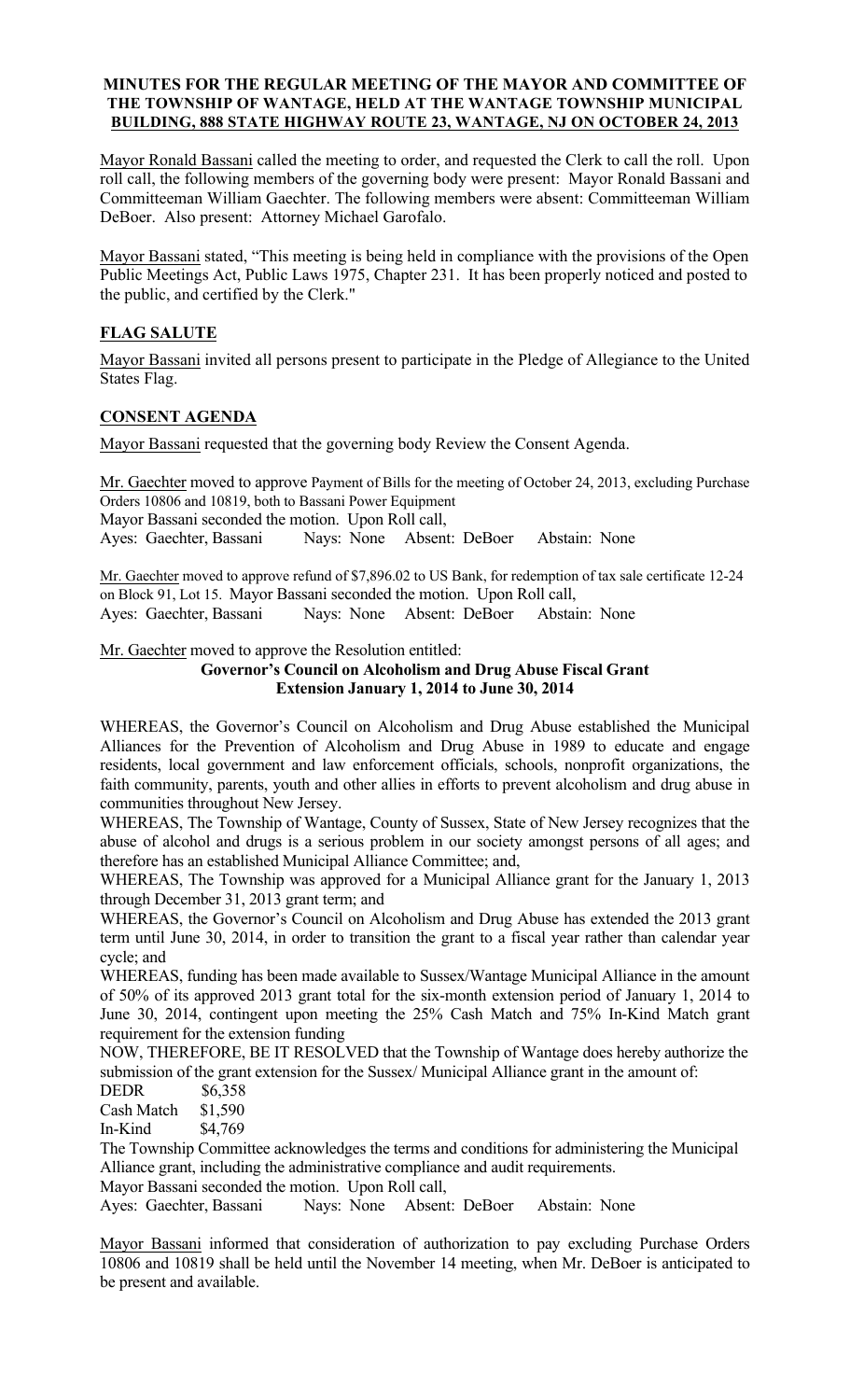# PAGE TWO OF THE MINUTES OF OCTOBER 24, 2013

## Administrator's Report

Transfer of Liquor License: Mr. Doherty stated the Township is still awaiting the State Police Clearance Report for the proposed new owner of the Airport Pub & Package liquor license, and until that report is received, no action may be given consideration on the transfer application.

Clove Hill Manor Improvements: Mr. Doherty reported there was no new information to report on this topic, at this time.

Concord Engineering: with regard to the possibility of extending third party electric billing service to JCP&L residential customers through an Electric Service Cooperative, Mayor Bassani reported his understanding that a meeting would be held in Newton on Monday and asked Mr. Doherty to confirm the meeting date and his attendance. Mr. Doherty agreed to do so.

## WMP Amendment endorsement: Wantage Ridge

Mr. Gaechter moved to approve the Resolution entitled:

# RESOLUTION ENDORSING A PLAN AMENDMENT TO THE WANTAGE TOWNSHIP WASTEWATER MANAGEMENT PLAN AND SUSSEX COUNTY WATER QUALITY MANAGEMENT PLAN FOR BLOCK 116, LOT 10.06

WHEREAS, the Wantage Township Committee desires to provide for the orderly development of wastewater treatment and conveyance facilities within the municipality; and

WHEREAS, the New Jersey Department of Environmental Protection (NJDEP) requires that proposed wastewater treatment and conveyance facilities and wastewater treatment service areas and related subjects be in conformance with an approved Wastewater Quality Management (WQM) plan; and

WHEREAS, the Wantage Township Wastewater Management Plan (WMP) prepared by the County of Sussex has been approved by the NJDEP as an amendment to the Sussex County Water Quality Management Plan in September 2000, and revised September 2001; and

WHEREAS, Wantage Ridge Developers, LLC ('Wantage Ridge) and PKM Holdings, LLC ("PKM") are the owners of property located in Wantage Township, along State Route 94 in the McCoy Corner Village area of Wantage, which land is identified as Block 116, Lots 10.01 and 10.06 on the Wantage Township tax maps (Property); and

WHEREAS, Wantage Ridge is the owner Block 116, Lot 10.0 1, known as the "Wantage Village Development" and PKM is the owner of Block 116, Lot 10.06, known as the "Wantage Ridge Development"; and

WHEREAS, Wantage Ridge and PKM propose an inclusionary development on the Property, with mixed-use buildings, multi-family housing, low and moderate income units, related parking improvements and an on-site sewage treatment facility; and

WHEREAS, the proposed developments are located on a tract of land less than 100 acres; and WHEREAS, the wastewater flow volume is above the NJDEP threshold of 2000 gallons per day, Wantage Ridge has already obtained a NJPDES-Discharge to Groundwater permit for up to 19,867 gallons per day for Block 116, Lot 10.0 1, and will seek to amend said permit to provide that the Wantage Village Development on Block 116, Lot 10.06 be changed and designated an "on-site groundwater discharge area", and this amendment must be consistent with the Wantage Township WMP; and

WHEREAS, Block 116, Lot 10.01 is shown as a "future sewer service area" and existing Wantage Township WMP requires a Plan Amendment to provide that Block 116, Lot 10.06 on the tax map of Wantage Township be changed and designated an "on-site groundwater discharge" area; and

WHEREAS, the Wantage Township Committee has determined and the approved discharge for the development of Block 116, Lot 10.06, together with the discharge for Block 116, Lot 10.01, is approved for this Property within the municipality.

NOW, THEREFORE, BE IT RESOLVED by the Township Committee of the Township of Wantage on this  $24<sup>th</sup>$  day of October, 2013 as follows:

- 1. Wantage Township hereby endorses a plan amendment to the Wantage Township Wastewater Management Plan (WMP) as follows:
	- a. To permit the discharge for the proposed development on the Wantage Village Development property, located on Block 116, Lot 10.06;
	- b. To provide for "on-site groundwater discharge" area designation for Block 116, Lots 10.06 in the Township of Wantage.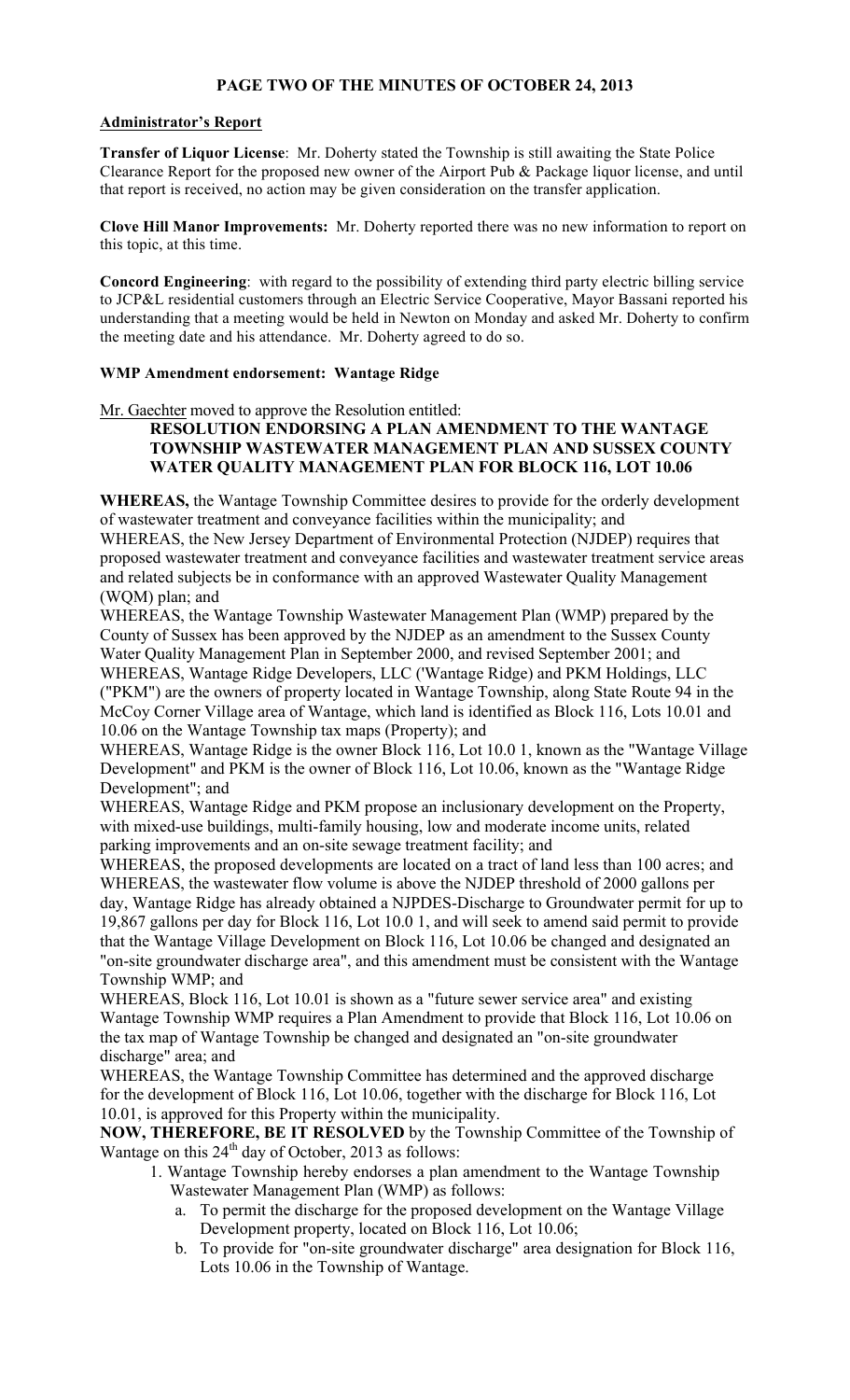## PAGE THREE OF THE MINUTES OF OCTOBER 24, 2013

## Administrator's Report, Continued

2. This endorsement shall be submitted to the Sussex County Policy Advisory Committee, the Sussex County Board of Chosen Freeholders, the NJDEP, and all other interested parties.

Mayor Bassani seconded the motion. Upon Roll call, Ayes: Gaechter, Bassani Nays: None Absent: DeBoer Abstain: None

#### WMP Amendment endorsement: Bicsak Site

Mr. Gaechter moved to approve the Resolution entitled:

#### RESOLUTION ENDORSING A PLAN AMENDMENT TO THE WANTAGE TOWNSHIP WASTEWATER MANAGEMENT PLAN AND SUSSEX COUNTY WATER QUALITY MANAGEMENT PLAN FOR A PORTION OF THE BICSAK BROTHERS REALTY LLC PROPERTY KNOWN AS A PORTION OF BLOCK 11, LOT 5 AND BLOCK 10, LOT 1.01

WHEREAS, the Wantage Township Committee desires to provide for the orderly development of wastewater treatment and conveyance facilities within the municipality; and

WHEREAS, the New Jersey Department of Environmental Protection (NJDEP) requires that proposed wastewater treatment and conveyance facilities and wastewater treatment service areas and related subjects be in conformance with an approved Wastewater Quality Management (WQM) plan; and

WHEREAS, the Wantage Township Wastewater Management Plan (WMP) prepared by the County of Sussex has been approved by the NJDEP as an amendment to the Sussex County Water Quality Management Plan in September 2000, and revised September 2001; and

WHEREAS, Bicsak Brothers Realty, LLC ("Bicsak") is the owner of property located in Wantage Township, which land is identified as a portion of Block 11, Lot 5 and Block 10, Lot 1.01 on the Wantage Township tax maps ("Property"); and

WHEREAS, the Property is the site of a soil and rock removal operation which has been approved and substantially conducted; and

WHEREAS, the Property is proposed for Planned Commercial Development, and could include a hospital or related medical campus; and

WHEREAS, the proposed development of the Property will require wastewater discharge above 2000 gallons per day; and

WHEREAS, the Property is less than 100 acres and the projected wastewater flow volume at the Property is above the NJDEP threshold of 2000 gallons per day, Bicsak will connect to the Sussex County Municipal Utility Authority Sewage Treatment Plant, to be consistent with the Wantage Township WMP; and

WHEREAS, the property is designated as a future sewer service area and the existing Wantage Township WMP requires a Plan Amendment to permit the discharge for the proposed development, and to permit a portion of Block 11, Lot 5 and Block 10, Lot 1.01 as shown on the tax map of Wantage Township to be changed and designated sewer service area for the Sussex County Municipal Utility Authority Sewage Treatment Plant; and

WHEREAS, the Wantage Township Committee has determined that the proposed discharge for the development of the Property contemplated by Bicsak is appropriate for this Property within the municipality.

NOW, THEREFORE, BE IT RESOLVED by the Township Committee of the Township of

Wantage on this 24th day of October, 2013 as follows:

Wantage Township hereby endorses a plan amendment to the Wantage Township Wastewater Management Plan (WMP) to provide for a sewer service area designation for a portion of Block 11, Lot 5 and Block 10, Lot 1.01 in the Township of Wantage, and to allow it to be connected to the Sussex County Municipal Utility Authority Sewage Treatment Plant.

2. This endorsement shall be submitted to the Sussex County Policy Advisory Committee, the Sussex County Board of Chosen Freeholders, the NJDEP, and all other interested parties.

Mayor Bassani seconded the motion. Upon Roll call, Ayes: Gaechter, Bassani Nays: None Absent: DeBoer Abstain: None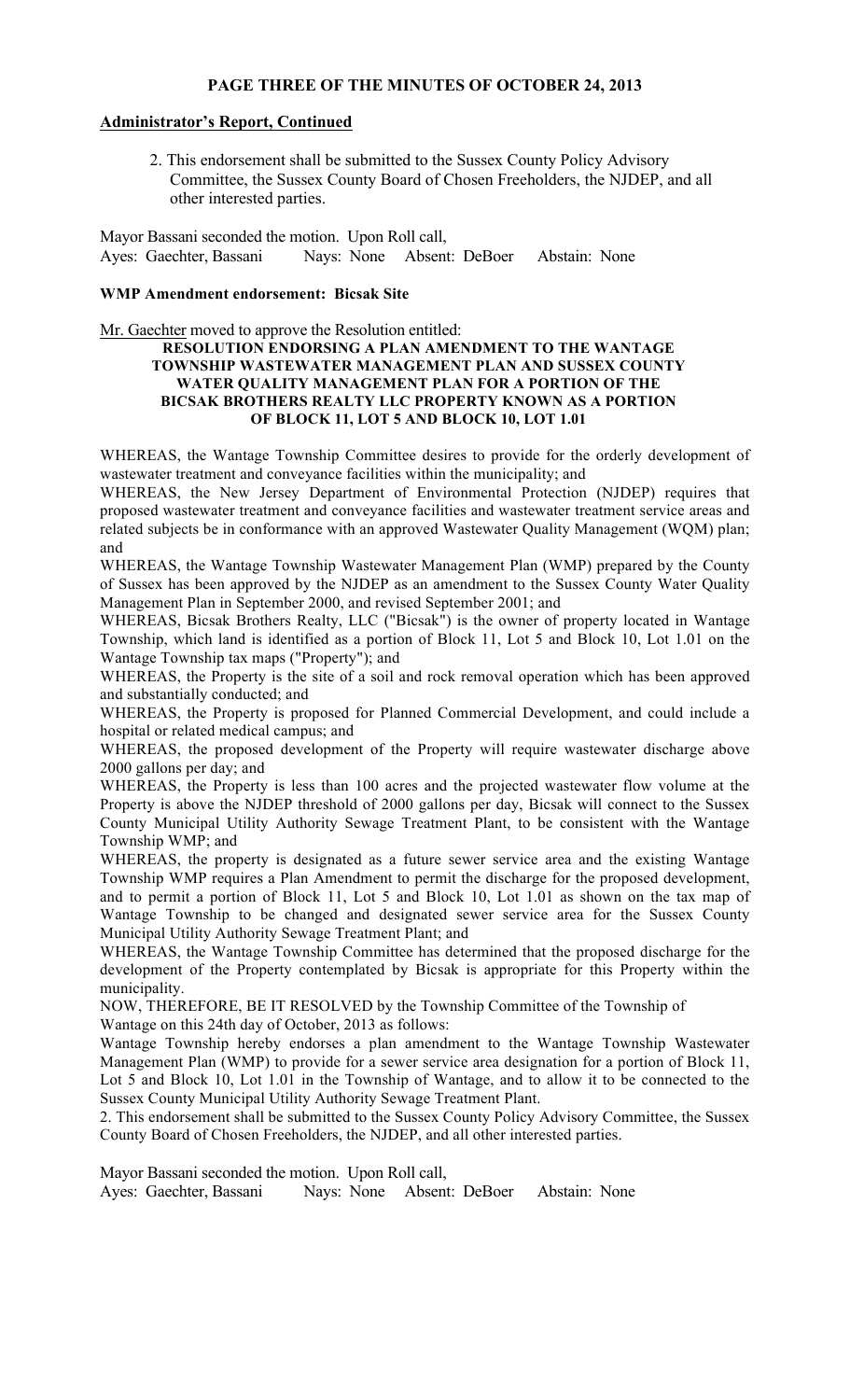## PAGE FOUR OF THE MINUTES OF OCTOBER 24, 2013

#### Attorney's Report

Mr. Garofalo offered a status update report on the recent validation of Same Sex Marriages in the State of New Jersey, and the legal options a Mayor has with respect to whether or not to officiate wedding ceremonies.

#### Committee Reports

Mr. Gaechter reported that he is working with a representative of the Sussex Wantage Board of Education to re-confirm the lines of communication between the Board of Education and the Wantage governing body, informing that he would be attending future Board meetings, and the Board would attempt to reciprocate with representatives coming to the Wantage governing body meetings from time to time.

Mayor Bassani reported that he attended a recent Sussex County League of Municipalities dinner meeting, as well as a Sussex County Economic Development Mayor's Appreciation Dinner, both of which reviewed current and anticipated efforts at increasing economic development ventures within the county. Currently, data gathering and market strategy discussions are ongoing. Mayor Bassani acknowledged Hardyston Mayor Leslie Hamilton, who was chosen as "Sussex County Mayor of the Year" at the Mayor's Appreciation Dinner meeting.

Following up on the issue of Concord Engineering and the possibility of Third Party contract for residential customers of JCP&L within Wantage Township, Mayor Bassani suggested the governing body review the information that Mr. Doherty brings back from Monday's meeting at the county and then determine whether a follow up meeting/presentation is desired, or other action on the matter.

## OLD BUSINESS

## Volcanic Hill Road: Petition for Acceptance as Public Road

Brief general discussion took place regarding this topic. No action took place.

## NEW BUSINESS

#### Approval of Minutes

Mr. Gaechter moved to adopt the minutes of the Regular meeting held on October 10, 2013. Mayor Bassani seconded the motion. Upon Roll call, Ayes: Gaechter, Bassani Nays: None Absent: DeBoer Abstain: None

## OPEN PUBLIC SESSION

Mayor Bassani opened the meeting to the public at this time, for any questions or comments involving the good and welfare of the community.

Bill Duffy, a resident of Clove Hill Manor, asked if there were any new information regarding the status of completing improvements at Clove Hill Manor. Mayor Bassani responded there was no new information. General review of the current status of this issue took place at this time.

Fran Fincken, a resident of Clove Hill Manor, also offered her thoughts and concerns regarding the status of completion of improvements at Clove Hill Manor, and inquired regarding the status of the feasibility study and potential placement of a Cell Tower on the municipal building property site. Mayor Bassani explained that discussions were on-going with Verizon for the placement of a Crane which would simulate the height and placement of a potential cell tower, and that as details of this are finalized, the governing body would share additional information.

Kathy Gorman, Fernwood Road, offered information regarding Loan Disbursement requests made by the Friends of Lake Neepaulin to the NJDEP under the project for Rehabilitation of the Lake Neepaulin Dam.